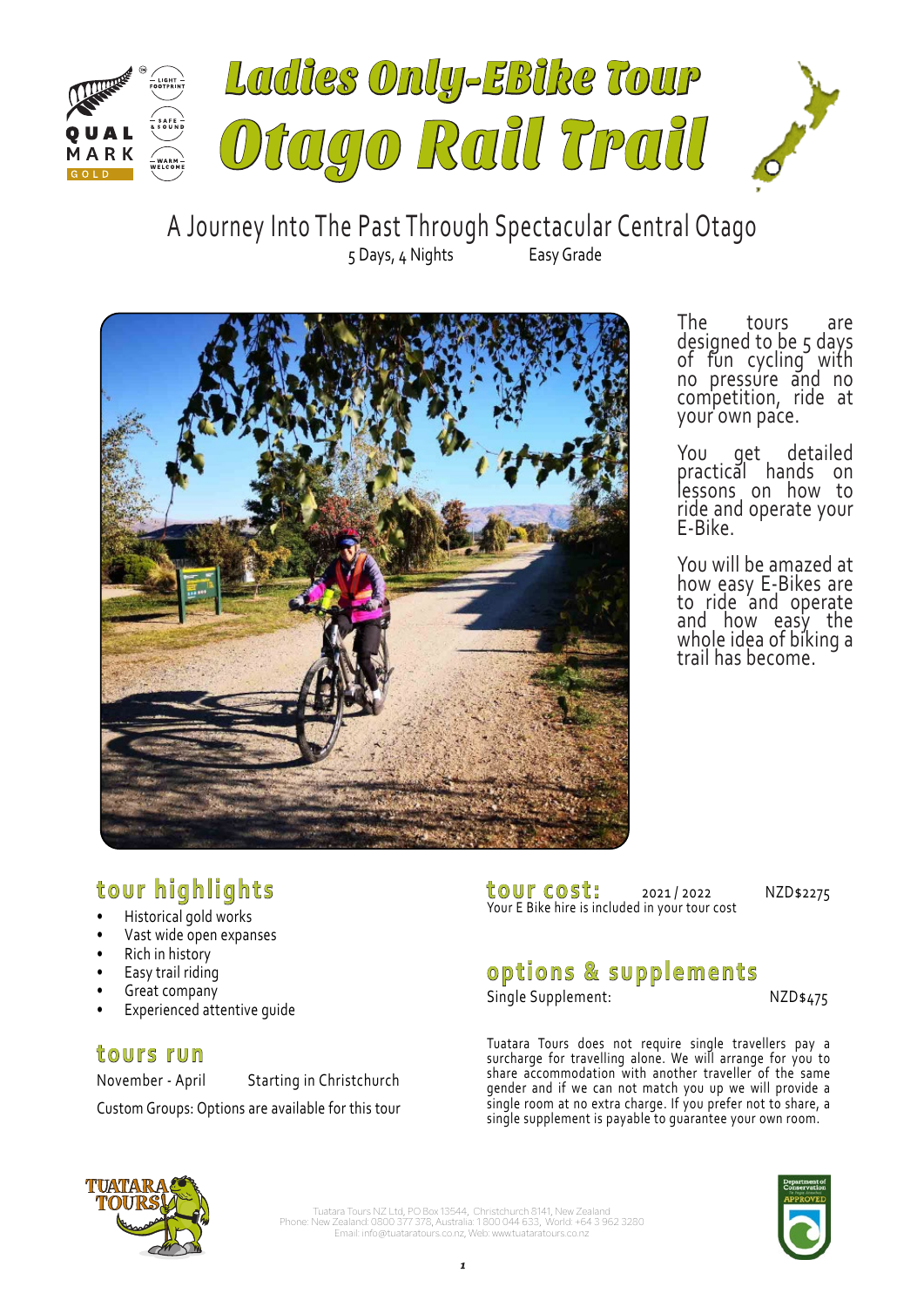

5 Days, 4 Nights Easy Grade A Journey Into The Past Through Spectacular Central Otago

Trail.

**official partner**

**Tuatara Tours** is proud to be in an official partnership with The New Zealand Cycle

# **the tour**

*The Otago Central Rail Trail* is ideal for cyclists who wish to see some spectacular Central Otago scenery, at an easy pace, on flat gravelled terrain.

Trains typically travel through hills, around hills but (if it can be avoided) not uphill (the maximum gradient is 2%).

The Rail Trail runs for 150kms between Clyde and Middlemarch (close to Dunedin), passing through the towns of Clyde, Alexandra, Chatto Creek, Omakau, Lauder, Oturehua, Wedderburn, Ranfurly, Waipiata and Hyde.

# **at a glance**

| Day 1 | Christchurch to Clyde              |      |
|-------|------------------------------------|------|
| Day 2 | Clyde to Lauder                    | 44km |
| Day 3 | Lauder to Ranfurly                 | 35km |
| Day 4 | Ranfurly to Hyde                   | 46km |
| Day 5 | Hyde to Middlemarch - Christchurch | 27km |

# **trip grading**

To determine the grade of a particular adventure we consider a number of factors. These include the condition of the terrain, the altitude, the number of pass crossings and the length of the trip.

*The Otago Central Rail Trail* is graded Easy: An average level of fitness, Walk 7km, Bike 15km on well-formed tracks and roads with very little incline.

# **about your guide**

Our guides are very experienced, friendly walkers and bikers who love to share their knowledge of New Zealand's flora and fauna and local history.

They all hold current first aid certificates, passenger driving licences and are the very best people to ensure your experience will be one to remember.



Tuatara Tours NZ Ltd, PO Box 13544, Christchurch 8141, New Zealand Phone: New Zealand: 0800 377 378, Australia: 1 800 044 633, World: +64 3 962 3280 Email: info@tuataratours.co.nz, Web: www.tuataratours.co.nz



The objective of the partnership is to create a nationwide network of cycle trails that connect the Great Rides with the rest of New Zealand.



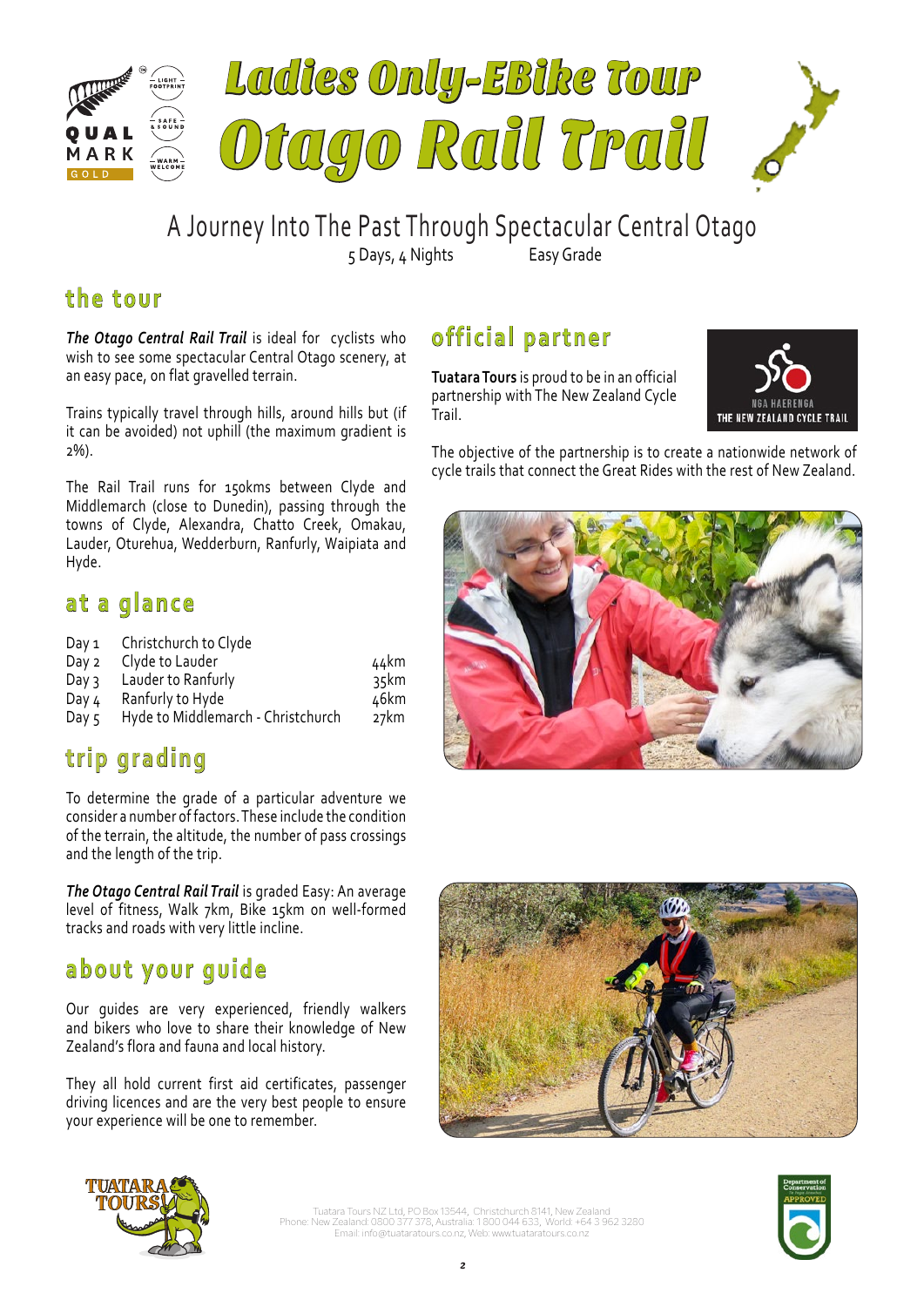

# A Journey Into The Past Through Spectacular Central Otago

5 Days, 4 Nights Easy Grade

# **itinerary**

Custom Groups: Options are available for this tour.

### **Day 1 Christchurch to Clyde**

We depart from Christchurch for the drive south, via the inland route through to Lake Tekapo and on to Twizel where we stop for lunch and then have a relaxing ride to ensure that our bikes are the correct fit.

We then board the bus to drive through the Mackenzie Country, cross the Lindis Pass, then descend down past Cromwell and travel alongside the scenic river gorge to Clyde.

This is a fantastic day, as you enjoy the huge scenery that makes the area so famous. It is majestic country that the artist Grahame Sydney loves to paint.

We eat out at a restaurant in Clyde, and stay in the beautifully restored historic Dunstan House this evening.

### **Day 2 Clyde to Lauder - 44km biking**

The actual Rail Trail ride starts today. We leave Clyde, crossing the flat rural countryside until Chatto Creek..... where we stop for lunch. The trail then starts to rise before levelling off at Omakau, where we briefly leave the trail and take a short ride around the quaint township of Ophir.

In the afternoon we make a side trip in the bus to the historic gold-mining town of St Bathan's, and walk around the beautiful Blue Lake...... with a mandatory stop at the Vulcan Hotel!

The highlights of today are the wooden trestle Muttontown Viaduct; the Old Tucker Hill gold diggings; views of the Dunstan Mountains and Raggedy Range; and (hopefully) sighting brown trout in the Manuherikia River.

At the end of the day we drive back to Lauder, for a relaxing drink at the pub before dinner.

Our accommodation tonight is at the charming (converted) historic Lauder School.

## **Day 3 Lauder to Ranfurly - 35km biking**

On the third day we cycle through two tunnels and over two rail bridges. Below us at the time are a willow tree edged gorge and welcoming river pools. We finally emerge into the scenic Idaburn valley, and then have a last easy climb up to the summit of the trail. We then enjoy the descent down to the art deco township of Ranfurly.



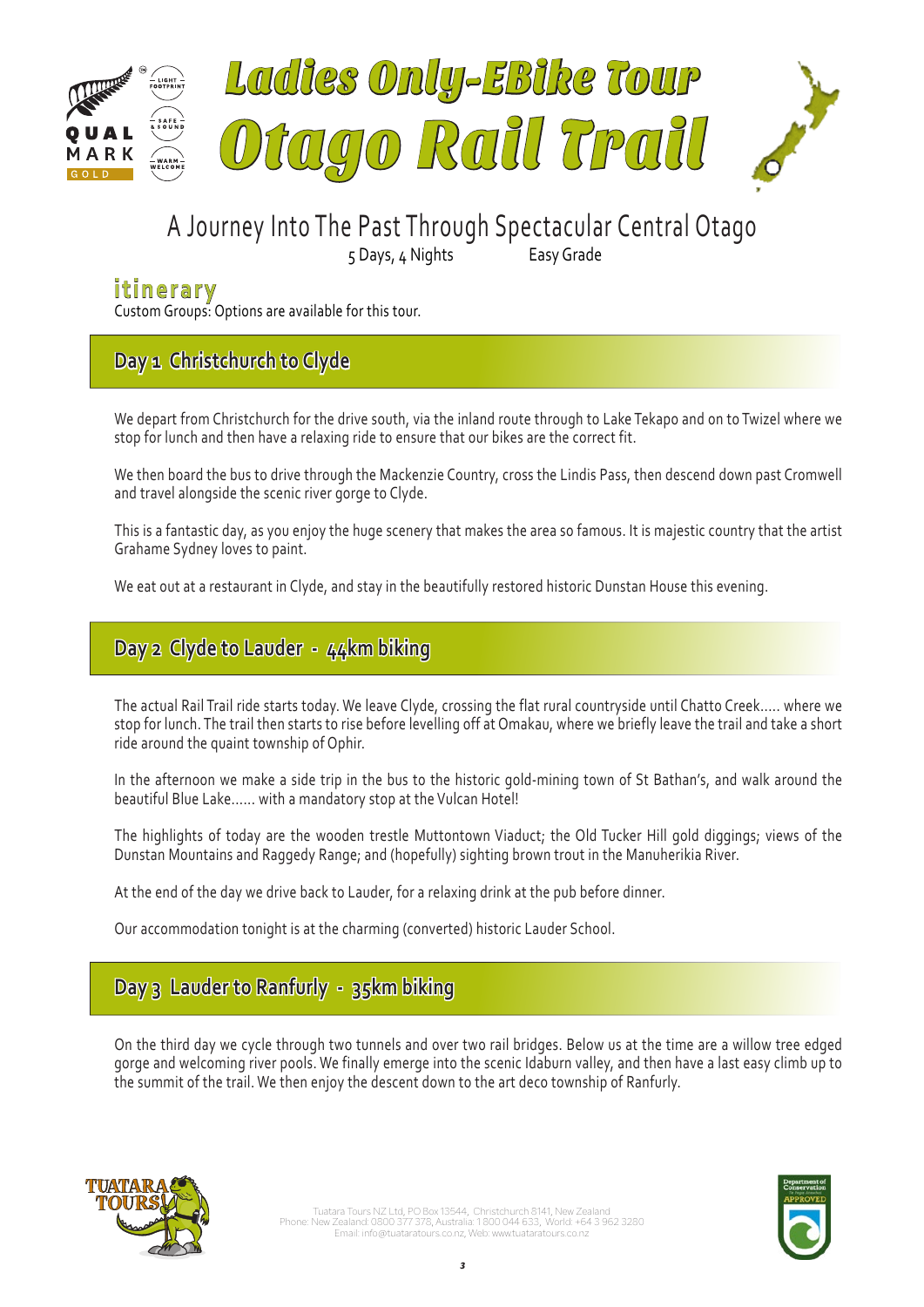

# A Journey Into The Past Through Spectacular Central Otago

5 Days, 4 Nights Easy Grade

# **Day 4 itinerary continued**

The highlights of today include the engineering marvel of the Poolburn Gorge Viaduct and tunnels; the vast wide open Ida Valley (made famous by the artist Grahame Sydney); the Idaburn dam (known for its winter curling); and a trip to Hayes Engineering Works (Hayes invented the wire strainer, pulley block and cattle stop at the beginning of the 20th century); and visiting the town of Wedderburn.

We also drive to Naseby, which is a small forestry township, and play a game of curling (if you can imagine bowls on ice then you are on the right track....they have the only dedicated curling rink in the Southern Hemisphere).

We continue on to the famous Kyeburn gold diggings and the historic Dansey's Pass Inn......... where we dine and stay at the end of the day.

# **Day 4 Ranfurly to Clyde - 46km biking**

We head off from the Dansey's Pass Inn to the Real Dog Equipment Company, to see the famous Antarctic huskies and Alaskan malamutes in action...... before starting the ride for the day (which has some of the best riding of the trip). We follow the trail from Waipiata to the edge of an old lake, before entering the Taieri Gorge. The trail then crosses through further tunnels and bridges......... before a fast downhill to the end of todays cycling at Hyde.

The highlights of today's cycle include crossing the vast Maniototo Plains; following the Taieri River as it snakes around the Rock and Pillar Range; crossing the stone bridge over Cap Burn; and experiencing the 32 metre high Price's Creek Viaduct, and the 152 metre long tunnel.

Tonight we return to Ranfurly where we stay for the night.

## **Day 5 Hyde to Middlemarch - Christchurch - 27km biking**

The highlight of the final day's ride includes views of the Rock and Pillar and Taieri Ranges; the Hyde Railway Disaster memorial; and dropping down into the Strath Taieri Plain.

We end at Middlemarch – which is a small farming town that is well known for the Easter singles Ball. Girls travel there to meet eligible rugged young Southern Men who come down to the ball from their hill country stations.

In the afternoon we make our way back to Christchurch, arriving at around 6pm. Alternatively you can catch a shuttle back to Clyde or Queenstown.( Extra costs involved)

This is a fantastic trip, particularly for novice cyclists who want to experience the wonderful scenery and pioneering history of Central Otago.



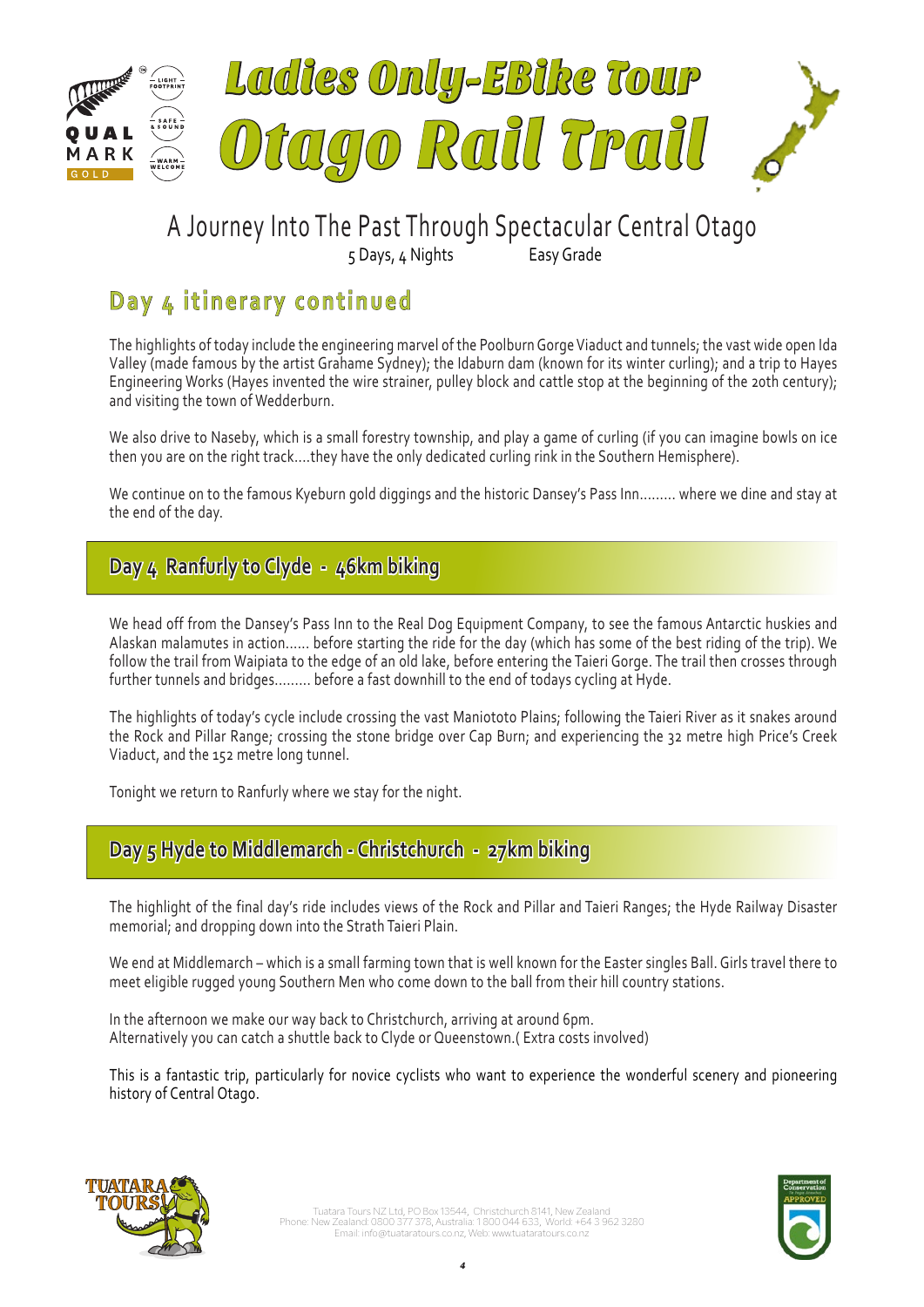





#### A Journey Into The Past Through Spectacular Central Otago **what is included**

#### **Accommodation**

 Double or twin share. If single room accommodation is requested, an additional fee per person is payable to cover this requirement for the duration of the tour.

- Night 1: A charming turn of the century hotel converted into bed and breakfast accommodation in either ensuite or shared facility rooms.Guest lounge and dining room.
- Night 2: The original local school, renovated to provide modern bed and breakfast accommodation , private double or twin rooms with ensuite bathrooms.
- Night 3: An historic stage coach inn, rooms are simply furnished, with ensuite bathrooms. Hotel has guest lounge with large open fire, bar and restaurant.
- Night 4: Modern Motel . Ensuite bathroom.

#### **Food**

You will enjoy great local cuisine; continental breakfasts and hearty packed lunches during the day, and either restaurant meals or wholesome home-cooked fare prepared by your host/hostess in the evenings. If you have any dietary issues or food allergies, we are happy to cater for these, please advise the office of details when you make your booking. Alcohol is not included in the tour cost, but is available for purchase most nights.

#### **Luggage**

Tuatara Tours transports all your luggage for the duration of the tour.

#### **Tour Kit Bag - Exclusive to Tuatara Tours**

 To ensure you get the very best out of your journey with the least of fuss, we provide you with a kit bag full of useful goodies. This will be given to you at the start of your tour.

#### **An experienced and fully qualified guide**

**All transport - support vehicle for the duration of the tour**

**Access and Concession fees paid to the Department of Conservation**

**Entrance fees for Hayes Engineering, Curling and visit to the Real Dog Company**

#### **NZ Goods and Service Tax (GST)**

#### **Safety and Risk Management**

To ensure maximum safety for all, our guides are certified first aiders and fully qualified drivers. Tuatara Tours operate under a Safety and Risk Management Plan which is regularly audited and approved by a qualified and independent auditor.

# TIJATAR **POIT**

# **what is not included**

- pre and post tour accommodation
- alcoholic drinks
- personal expenses
- gratuities, tipping is not expected in NZ but gratefully received. It is at your discretion whether or not to reward for excellent service

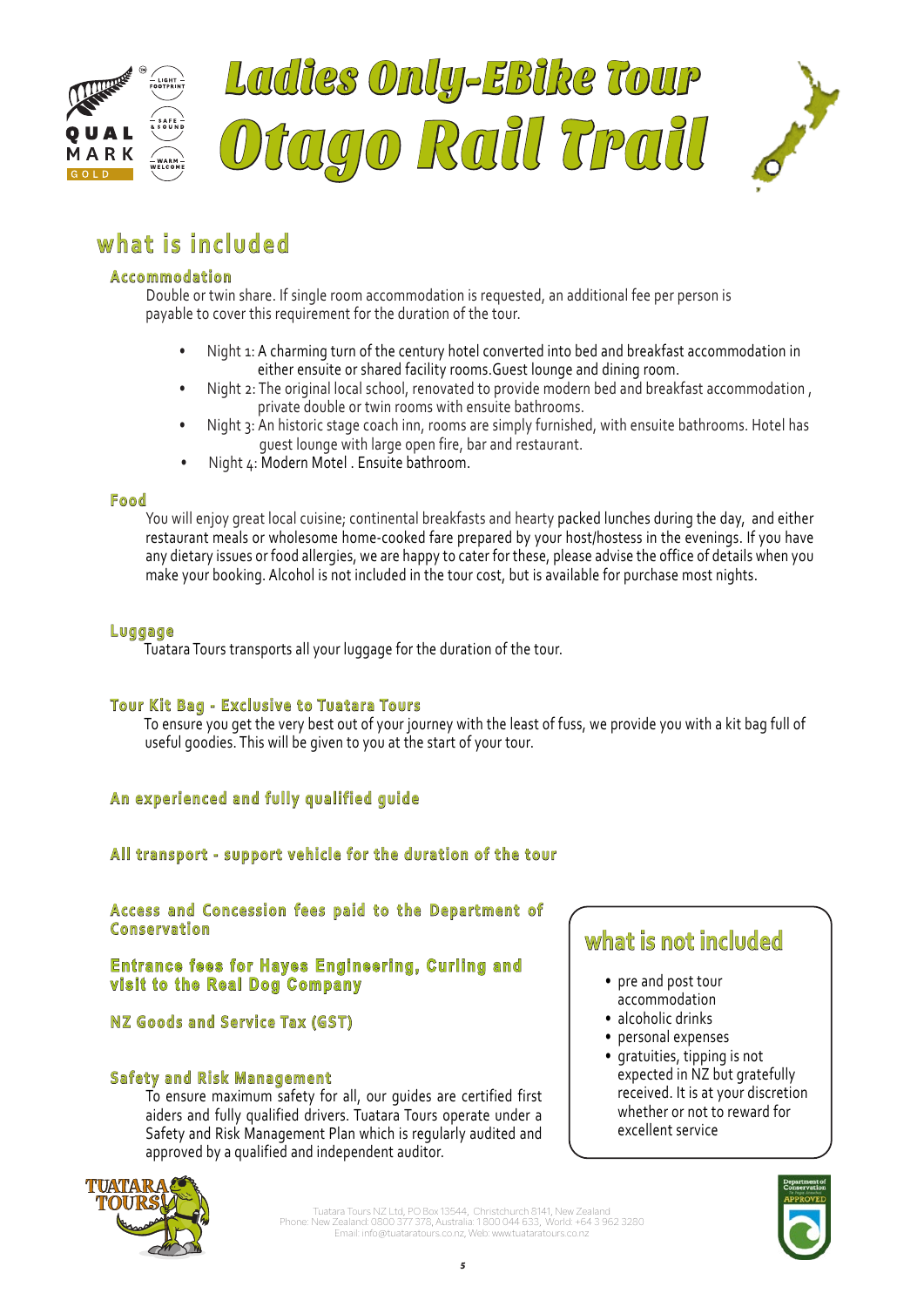

### 5 Days, 4 Nights Easy Grade A Journey Into The Past Through Spectacular Central Otago

# **pre tour checklist**

#### **Please ensure you have the following items for your cycle tour.**

- Waterproof rain jacket with hood
- Comfortable walking/riding shoes, we suggest lightweight walking shoes suitable for cycling

• Woollen (merino) or polypro thermals (top and bottom)

• Polar fleece jacket or top or woollen jumper

Gloves-fleece or woollen or cycle gloves if you have them

Pair of shorts or longs (preferably quick-dry fabric, no jeans) or cycle shorts if you have them.

Personal first aid items and any essential medications

#### The following are highly recommended

|  | Swimsuit and small towel                        |
|--|-------------------------------------------------|
|  | Sun hat, sun glasses, sun block                 |
|  | Pair of light shoes or sandals for the evenings |
|  | Casual attire for the evenings                  |
|  | Personal toiletries                             |
|  | Insect repellent                                |
|  |                                                 |

- Camera
	- Drink bottle (we supply you with one bottle, but you may wish to bring another)
- **Torch**

If you are bringing along your own bike, you must ensure your bike has been fully serviced and is in a roadworthy and safe condition to ride. Please ensure you bring spare tyres and tubes as we only carry a basic stock for the bikes we hire out.

All our hire bikes come with a helmet, hi-vis safety vest and have a standard "gel-tech" seat, you are welcome to bring your own helmet or gel seat cover if you prefer.

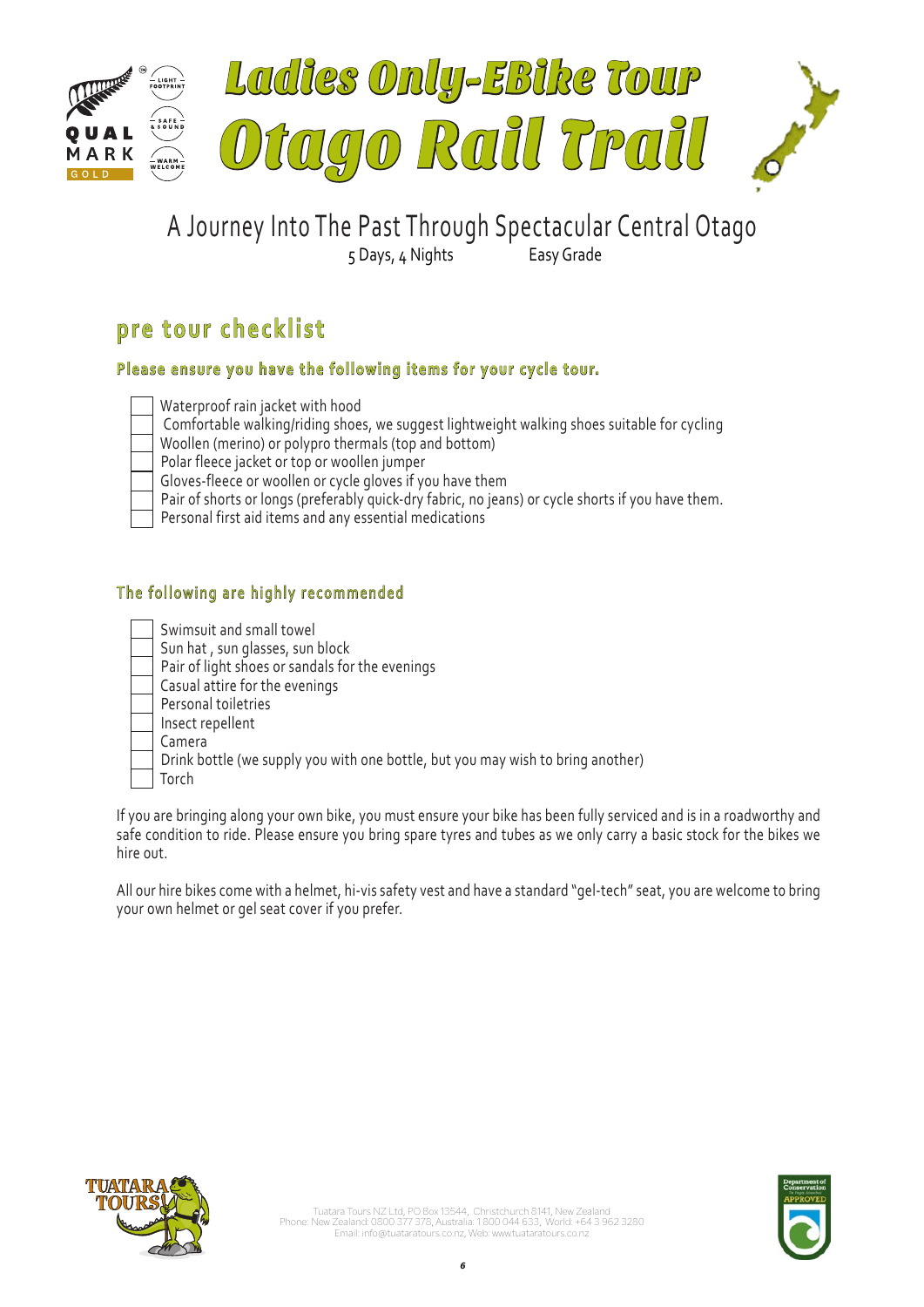

# A Journey Into The Past Through Spectacular Central Otago **frequently asked questions**

#### $\overline{5}$   $\overline{6}$   $\overline{1}$   $\overline{2}$   $\overline{4}$   $\overline{4}$   $\overline{4}$   $\overline{4}$   $\overline{4}$   $\overline{4}$   $\overline{4}$   $\overline{4}$   $\overline{4}$   $\overline{4}$   $\overline{4}$   $\overline{4}$   $\overline{4}$   $\overline{4}$   $\overline{4}$   $\overline{4}$   $\overline{4}$   $\overline{4}$   $\overline{4}$   $\overline{4}$   $\overline{$ **What do I carry while on my tour and what happens to the rest of my luggage?**

On a walking, cycling or kayak tour your extra luggage will be transported for you each day to your accommodation that night. All you need to have with you is your daypack with your lunch, clothing requirements, camera and incidentals. For cyclists, this can be left in the support vehicle while you are cycling as this is always close by for ready access. Please ensure the luggage you are sending on ahead is limited to one item and is packed in an easily transported overnight bag or suitcase.

On a hiking tour where huts and lodges are less accessible by vehicle, you may be asked to carry your own luggage for some or all of the days of the tour, please refer to your itinerary for details. For this reason we recommend you pack as lightly as possible and carry only the items suggested on your gear check list. For any of our tours, we recommend the use of a waterproof pack liner to keep your personal items as dry as possible.

#### **Do I really need thermals and a fleece, even in summer?**

Yes, as some of the areas visited can be exposed, and New Zealand weather can be notoriously changeable, you must be prepared for all weather conditions.

#### **How many people are in each group?**

Typically, we take a maximum of twelve people on each tour. We feel this gives you the best opportunity to gain as much from your experience as possible and keeps the feel of each tour relaxed and friendly. We are happy to discuss options for groups of more than twelve with you.

#### **How fit do I need to be?**

The main purpose of a guided tour is to enjoy your surroundings and learn from your local guide, it's not a race, however the more you can prepare for a tour, the better the experience will be for you. As a general guideline we suggest the following activity level guide for our tours.

- Easy: An average level of fitness, Walk 7km, Bike 15km on well-formed tracks and roads with very little incline.
- Mild: An average level of fitness, Walk 12km, Bike 25km on well-formed tracks and roads with average incline.
- Moderate: An above average level of fitness, Walk 20km, Bike 45km on formed tracks and roads with some average to steep inclines at times.
- Challenging: An above average level of fitness, Walk 20+ km , Bike 50+km on partially formed tracks and roads, some off-road , some steep inclines, some easy river and creek crossings.

#### **Do you have bikes I can hire?**

We have bikes for hire and recommend you use them as they are tried and true in the areas we operate. All of our bikes are fully maintained and serviced before they leave on a tour. We also supply you with a cycle helmet and safety vest in the cost of bike hire. You may use your own bike, but please ensure it is well maintained and fully serviced before your tour starts.

#### **How do I train for my upcoming tour?**

Undertake your training using the clothing and footwear you intend to complete the tour in, this will give you the opportunity to make sure they will be suitable for the purpose and to break in your foot wear so as to avoid any discomfort. Train with your pack or day pack on so you get used to bearing the weight and include a variety of terrain in your training including hills and off road. As much as we'd like to we can't guarantee fine weather on your tour so don't hesitate to get outdoors and train on the rainy days as well.

#### **What will the weather be like?**

New Zealand is known to have four seasons in a day so you should always be prepared for sudden changes in weather or temperature and have the appropriate gear with you at all times. Rain can be expected at any time throughout the year.

Spring (September-November) and Autumn (March-May) are generally cooler months for experiencing the outdoors with temperatures averaging 15-25 degrees during the day.

Summer (December-February) is usually warmer with averages of 20-30 degrees and longer sunshine hours due to daylight saving. As New Zealand has very little air pollution, UV rays are strong during the summer months and a good sunscreen and a hat are recommended for outdoor activities during the heat of the day.



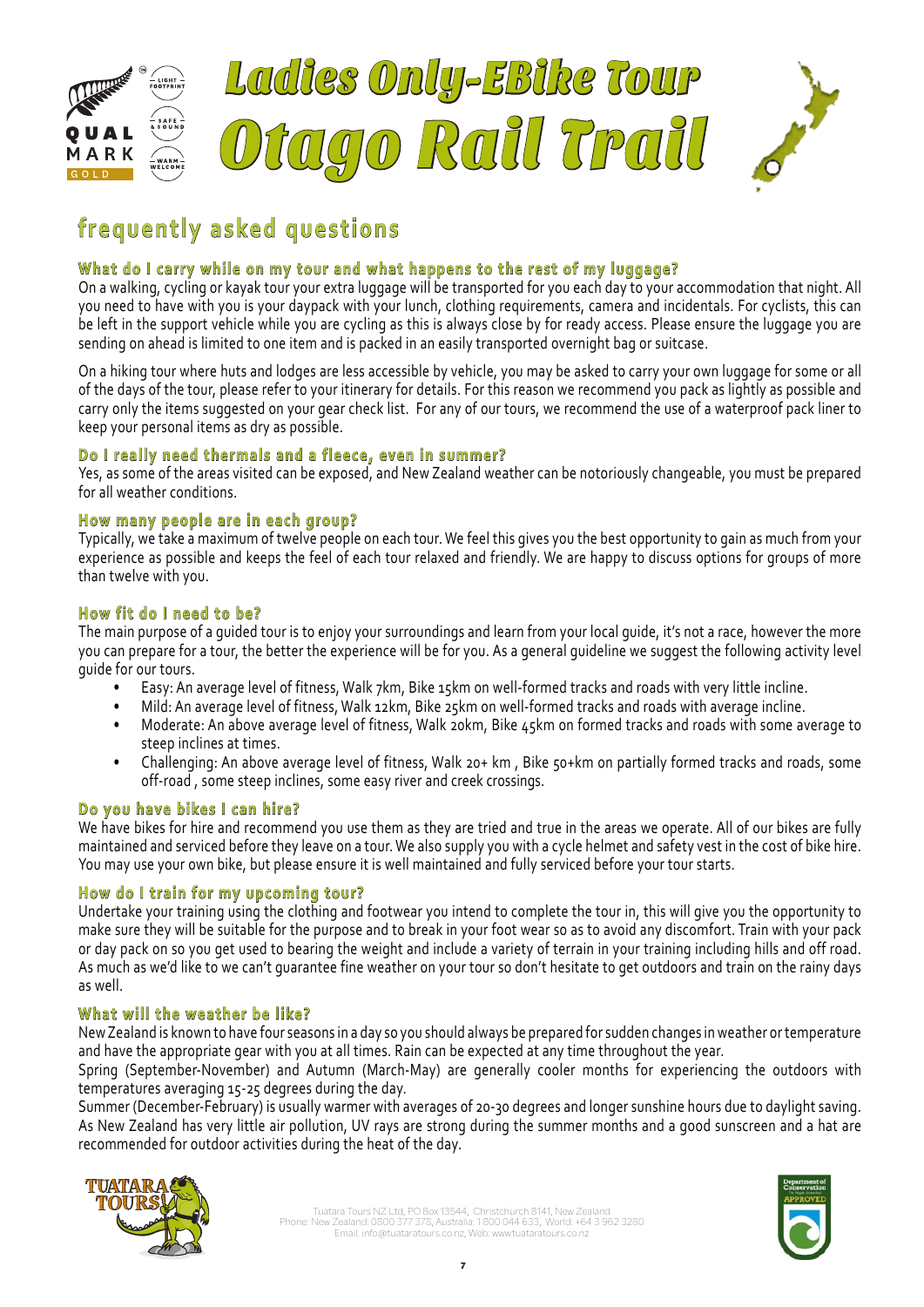



# **how to book**

Go to www.tuataratours.co.nz, click the make an enquiry button and submit your booking request using the form provided.

We enjoy talking to people about their travel interests. So feel free to contact us directly if you'd rather not fill out a form.

- New Zealand: 0800 377 378
- Australia: 1 800 044 633
- World: +64 3 962 3280
- Email: info@tuataratours.co.nz
- Web: www.tuataratours.co.nz

### **pre and post tour accommodation**



If you would like some help booking pre/post tour accommodation we can help

Contact us at

- New Zealand: 0800 377 378
- Australia:  $1800044633$
- World: +64 3 962 3280
- Email: info@tuataratours.co.nz

### **custom tours**

We Can Customise Existing Tours - You may want to spend an extra day or you may want to add an element to your tour!

We Can Design A New Tour Just For You.

We have years of experience in creating custom-made tours for groups, so if you are planning a tour for your friends, family, club, corporate workplace.... contact us now.

# **subscribe to our newsletter**

Our newsletter will be emailed to you monthly on the first working day of every month.

- latest trips
- travel advice
- events & attractions
- and more!

Go to www.tuataratours.co.nz and go to the newsletter sign up in the footer of any page.

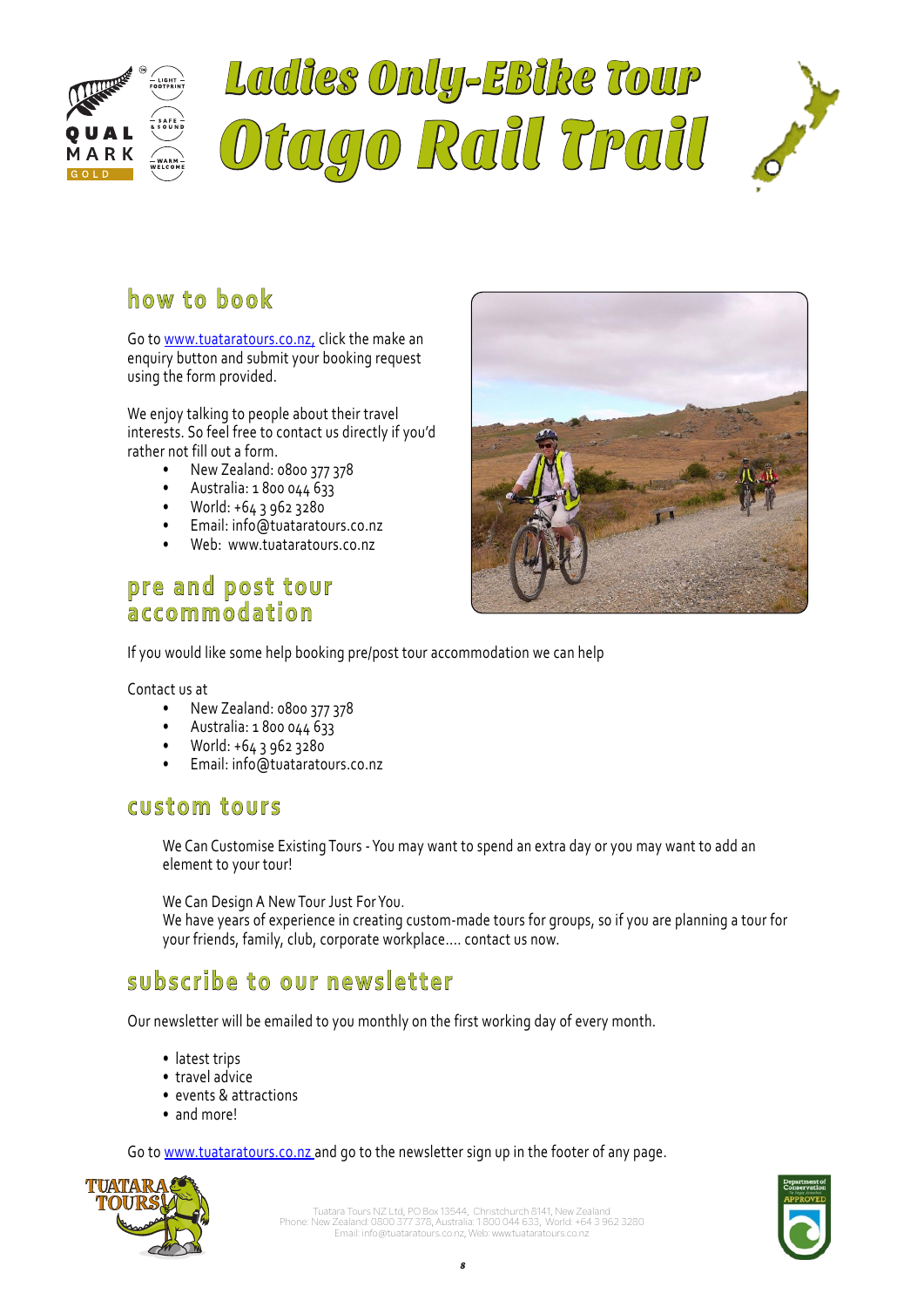

# Ladies Only-EBike Tour Otago Rail Trail



# 5 Days, 4 Nights Easy Grade **TuataraTours-experienced and innovative**

Tuatara Tours is an experienced and innovative walking and biking adventure company, based in the South Island of New Zealand.

The vision at Tuatara Tours is to encourage as many people as possible to be involved in fun, adventure and the outdoors.

We understand the outdoors and we revel in the country, people and climate that we work with

# our team is here to provide you with the **best experience**

We only have one world and we have to share it with each other. Much of the attraction for our clients is to experience unspoiled and un-crowded landscapes. It is our challenge to ensure that in this sharing of the experience, we minimise where possible, the impact of our business.

Through the introduction of strict environmental guidelines, we minimise our impact on the environment we live and work in

# **responsible travel**

None of us could deny the benefits of travel in broadening our horizons and our way of thinking about the world we all share; travel breaks down barriers and provides valuable insights into other ways of life, it challenges us to step outside our comfort zone and to learn from those around us.

Our responsibility as participants in this journey is to acknowledge our impact on the environment and the communities in which we travel and to consider our individual contribution now and for the benefit of future generations.

We are Gold Qualmark endorsed; New Zealand tourism's official benchmark for environmental standards and quality control.

Wherever possible our company utilises local products and services, we support conservation efforts to preserve our natural and cultural heritage and we respect and care for the unique environment we travel in. Make your commitment to responsible travel with us.

# **adventure travel**

By its very nature adventure travel involves an element of the unexpected. To get the most out of your adventure it is important that you are mentally flexible, positive and eager to take on all the challenges that arise.

If you are uncertain about your suitability for this tour, speak with us and we can help guide you in the right direction.

# **NZ Walking Tours**

The Akaroa Walk The Franz Josef Trail The Mesopotamia High Country Walk The Queen Charlotte Walk The West Coast Trail The Hump Ridge Track Walk The Coromandel Explorer Walk The Tongariro Crossing Walk The Lake Waikaremoana Walk Great Barrier Island Escape The Abel Tasman Walk - 3 Days The Abel Tasman Walk - 5 Days The Abel Tasman Walk/Kayak - 3 Days The Abel Tasman Walk/Kayak - 5 Days Bucket List Walk The Old Ghost Road

# **NZ Hiking Tours**

The Heaphy Track The Lake Waikaremoana Great Walk The Stewart Island Track The Tongariro Crossing Walk

# **NZ Cycling Tours**

Around The Mountains Cycle Trail The Tekapo Canal Trail The Alps 2 Ocean Cycle Trail The West Coast Wilderness Cycle Trail The Queenstown Cycle Trail The Otago Rail Trail The Tasman Great Taste Trail and Golden Bay Explorer

## **Overseas Tours**

Bhutan Tours Japan Walking Tours Australia Walking Tours

All of these tours and more available at www.tuataratours.co.nz



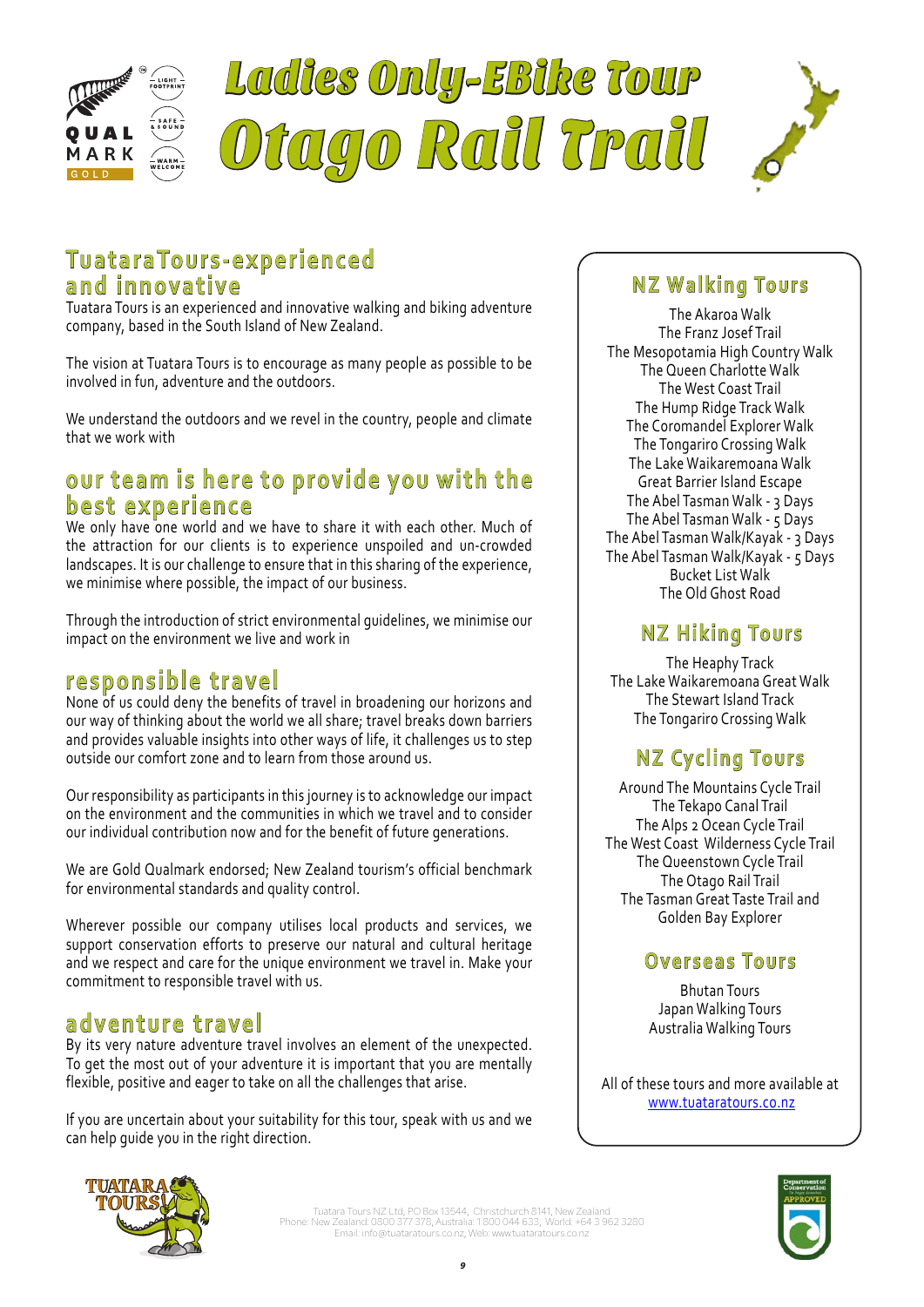

# **country information**

#### **Culture**

New Zealand has a diverse multi-cultural population, the majority of whom are of British descent. New Zealand's indigenous Maori make up around 14 percent of the population. The culture of its indigenous Maori people affects the language, the arts, and even the accents of all New Zealanders. New Zealanders embrace new technology and culture, but they also have a background of quiet but rugged individualism, self-reliance and a passion for invention. Many New Zealanders travel extensively and thrive on learning and experiencing other cultures. They are renowned for their openness, ingenuity and "easy-going" nature.

#### **Environment**

Fourteen spectacular national parks preserve New Zealand's natural heritage enshrining a huge variety of landscapes, vegetation and wildlife, New Zealand encompasses rich farmland, mountains, rivers and unsurpassed scenery. The country is slightly bigger than the UK in size. Three-quarters of the population live in the North Island with more than a third of New Zealand's population living in the largest city, Auckland.

The South Island - with its lakes, fiords and spectacular outdoor scenery is the most popular destination for tourists. The gateway to the South Island is Christchurch - a city of approximately 380,000 people.

#### **Recreation**

New Zealand's stunning landscapes, lush forests, amazing wildlife and pleasant climate make it a haven for many outdoor activities, and a great place to relax and enjoy life.

New Zealanders love the outdoors, especially tramping (hiking), camping, skiing and snowboarding. Sailing, surfing and swimming are also favourite pursuits. New Zealand's sports and recreation facilities are inexpensive, abundant and very accessible.



## **tuatara conservation**

Tuatara Tours are proud to be actively involved in Tuatara Conservation.

Tuatara Tours has formally adopted "BP" a male juvenile tuatara who resides at Orana Park in Christchurch and is part of the conservation programme to ensure the safe future of these amazing reptiles.